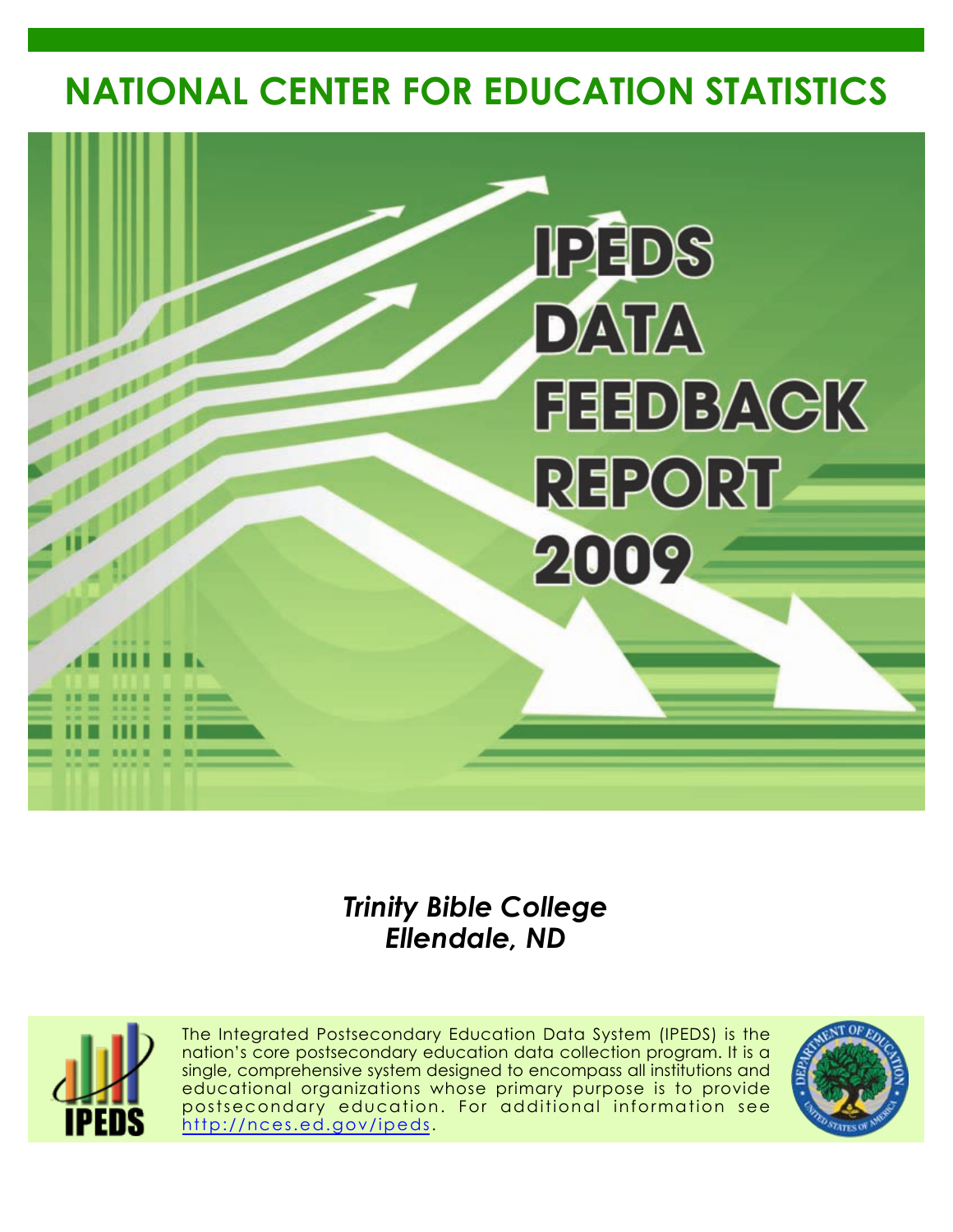## October, 2009

Dear Institutional Executive:

The National Center for Education Statistics is pleased to provide you with your institution's annual *IPEDS Data Feedback Report*. The report compares data provided by your institution in 2008-09 through the Integrated Postsecondary Education Data System (IPEDS) to data for a similar group of institutions. Like last year, your institution was given the opportunity to select its own comparison group. We strongly encourage institutions to take advantage of the opportunity to select the other institutions to which they want to be compared in the report, as they generally find the report more informative. If your institution did not submit its own group, IPEDS identified a comparison group for you (see the list toward the back of this report for the institutions in your comparison group).

I also encourage you to visit the IPEDS Executive Peer Tool (ExPT) at <http://nces.ed.gov/ipeds/datacenter/>. Not only can you download a PDF of this report as it was sent to you, you can also select a different comparison group and recreate the full report in PDF format. In addition, there are a number of extra figures available in the ExPT that are not included in your original report.

Thank you for supporting IPEDS throughout the data collection process. Without your support and the high quality data that your institution provides, these reports would not be possible. If you have any comments on how we can improve the Data Feedback Report or the ExPT, please send them to ipedsdatafeedback@ed.gov.

Best regards,

Clist S. Miller

Elise S. Miller IPEDS Program Director

## **What Is IPEDS?**

The Integrated Postsecondary Education Data System (IPEDS) is a system of survey components that collects data from nearly 6,700 institutions across the United States whose primary purpose is to provide postsecondary education. IPEDS collects institution-level data on students (enrollment and graduation rates), student charges, program completions, faculty, staff, and finances.

These data are used at the federal and state level for policy analysis and development; at the institutional level for benchmarking and peer analysis; and by students and parents, through the College Navigator [\(http://collegenavigator.ed.gov\)](http://collegenavigator.ed.gov), to aid in the college search process. For more information about IPEDS, see [http://nces.ed.gov/ipeds.](http://nces.ed.gov/ipeds)

## **What Is the Purpose of This Report?**

The Data Feedback Report is intended to provide institutions a context for examining the data they submitted to IPEDS. Our goal is to produce a report that is useful to institutional executives and that may help improve the quality and comparability of IPEDS data.

## **What Is in This Report?**

The figures provided in this report are those suggested by the IPEDS Technical Review Panel. They were developed to provide selected indicators and data elements for your institution and a comparison group of institutions. The figures are based on data collected during the 2008-09 IPEDS collection cycle and are the most recent data available. Additional information about these indicators is provided in the Methodological Notes at the end of the report. Following the figures is a list of the institutions in your comparison group and the criteria used for their selection. Please refer to "Comparison Group" in the Methodological Notes for more information.

## **How Can I Use This Report?**

Upon receiving your Data Feedback Report (DFR), we strongly encourage you to discuss its contents with your institution's IPEDS keyholder, or other institutional research professionals. Keyholders, appointed by institutional executives, coordinate the institution's IPEDS data submission, frequently working with colleagues across the institution to ensure timely and accurate reporting. Your keyholder can answer questions about how IPEDS data are submitted, how individual indicators are defined, and how to interpret differences between your institution and the group to which it was compared. She or he can also assist you in identifying more appropriate comparison groups, if needed. After discussing the DFR with your keyholder, we encourage you to share it with your campus leadership team. With their assistance, other ways to make use of the DFR can be considered, including how to appropriately incorporate the DFR into existing strategic planning efforts and whether to share parts of the DFR with on- and off-campus stakeholders, including students, staff, faculty, governance board members, community leaders, media, and state and local officials. We are committed to ensuring the DFR is useful to campus executives. If after working with the DFR you have suggestions for future improvements, please send them to ipedsdatafeedback@ed.gov.

## **Where Can I Do More with IPEDS Data?**

The Executive Peer Tool (ExPT), available through the IPEDS Data Center [\(http://nces.ed.gov/ipeds/datacenter](http://nces.ed.gov/ipeds/datacenter)), is designed to provide campus executives easy access to institutional and comparison group data. Using the ExPT, you can produce reports using different comparison groups and access a wider range of IPEDS variables.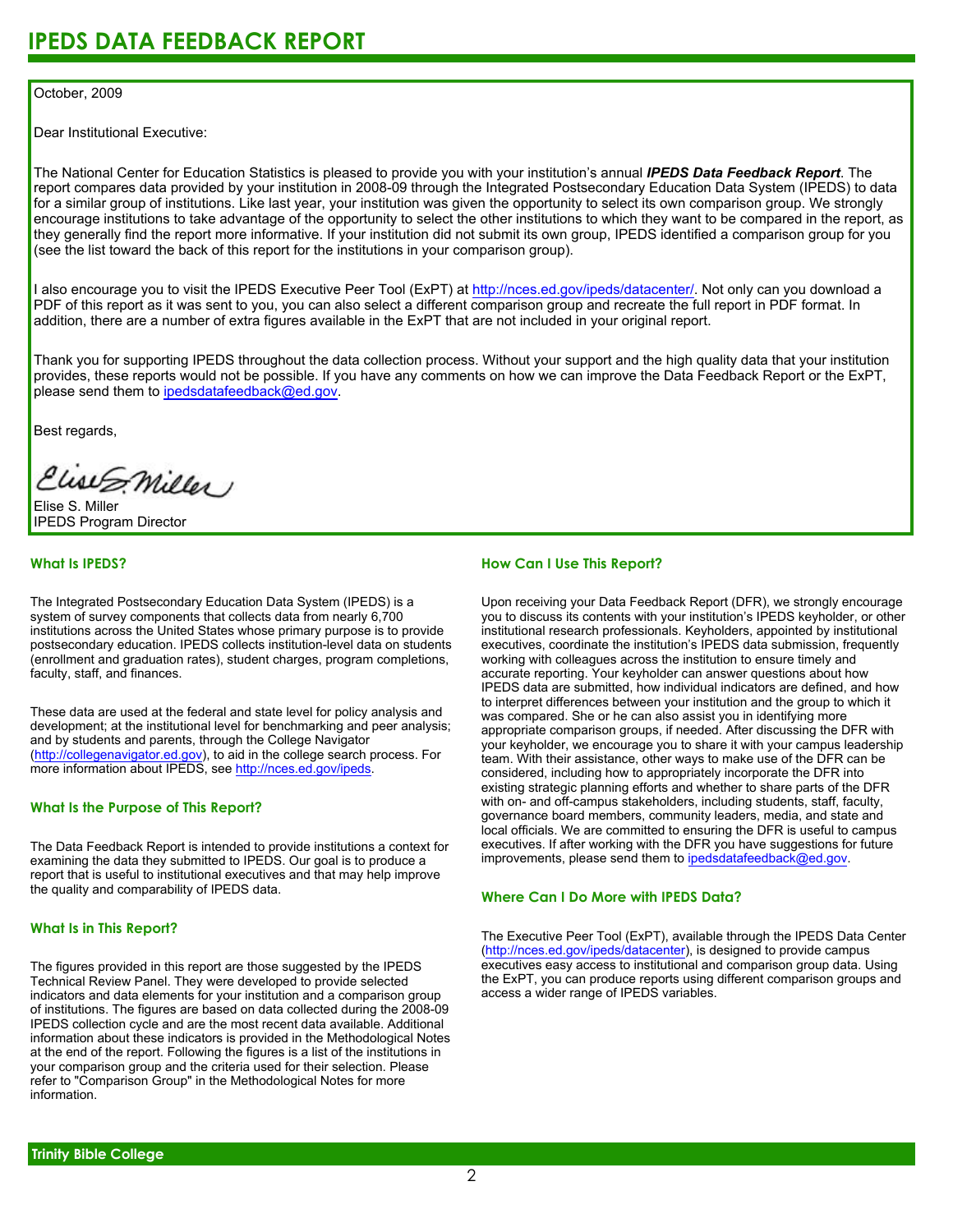**Figure 1. Unduplicated 12-month headcount of all students and of undergraduate students, total FTE enrollment (academic year 2007-08), and full- and part-time fall enrollment (Fall 2008)**



NOTE: For details on calculating full-time equivalent (FTE) enrollment, see Calculating FTE in the Methodological Notes at the end of this report. Total headcount, FTE, and fulland part-time fall enrollment include both undergraduate and postbaccalaureate students, when applicable. N is the number of institutions in the comparison group. SOURCE: U.S. Department of Education, National Center for Education Statistics, Integrated Postsecondary Education Data System (IPEDS): Fall 2008, 12-month Enrollment component and Spring 2009, Fall Enrollment component.

**Figure 2. Percent of students enrolled who are women, by level of student: Fall 2008**



NOTE: N is the number of institutions in the comparison group.

SOURCE: U.S. Department of Education, National Center for Education Statistics, Integrated Postsecondary Education Data System (IPEDS): Spring 2009, Fall Enrollment component.

## **Figure 3. Percent of all students enrolled, by race/ethnicity: Fall 2008**



**Nour institution** Comparison Group Median (N=30)

NOTE: For this survey year, institutions could report race and ethnicity using both 1977 (old) and 1997 (new) Office of Management and Budget categories. Categories shown in this figure are derived by adding comparable categories from both old and new; however, the "Two or more races" category appears only in the 1997 version. For more information about disaggregation of data by race and ethnicity, please see the Methodological Notes at the end of this report. Median values for the comparison group may not add to 100 percent. See "Use of Median Values for Comparison Group" in the Methodological Notes at the end of this report for how median values are determined. N is the number of institutions in the comparison group. SOURCE: U.S. Department of Education, National Center for Education Statistics, Integrated Postsecondary Education Data System (IPEDS): Spring 2009, Fall Enrollment component.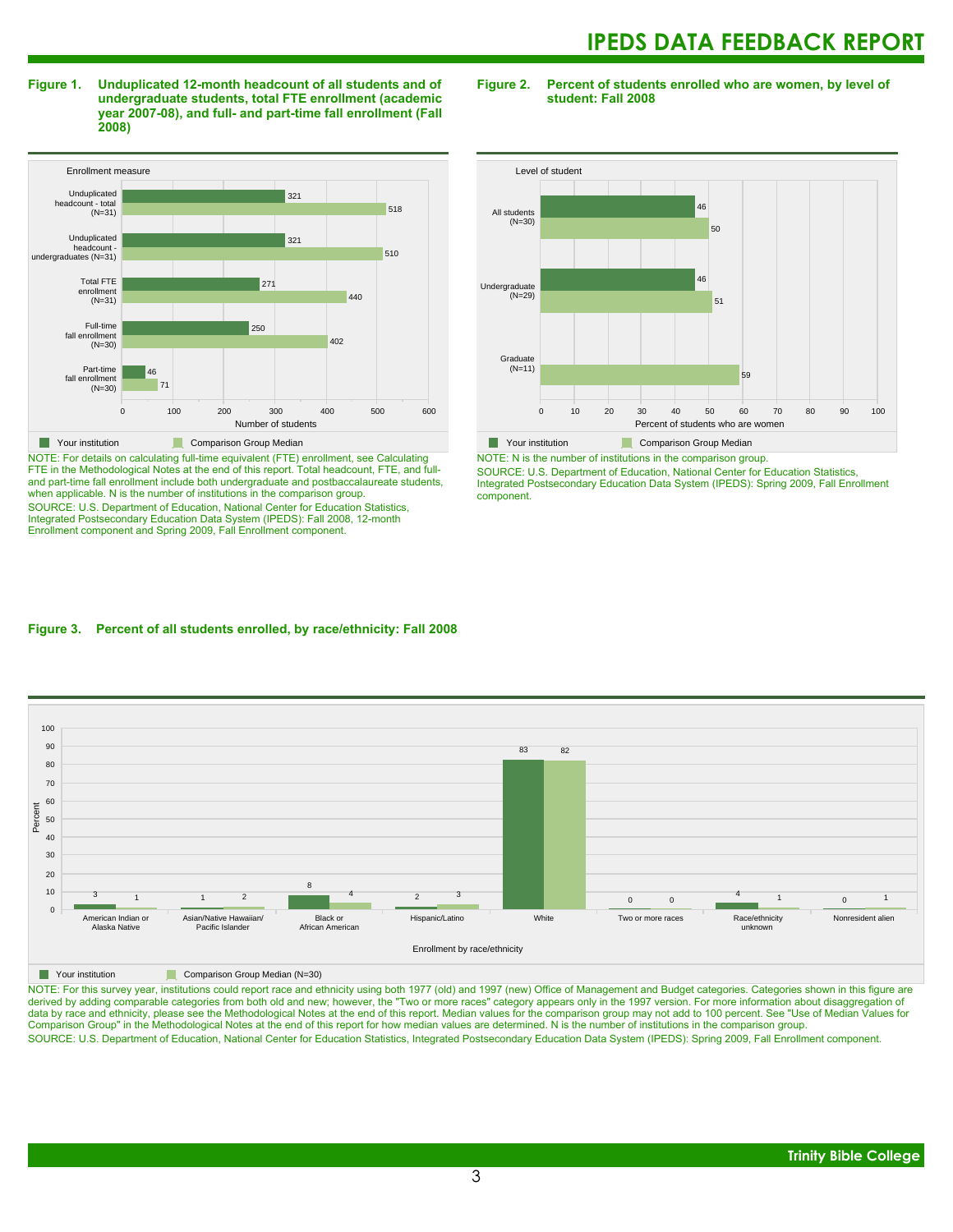## **Figure 4. Student-to-faculty ratio: Fall 2008**

# 0 5 10 15 20 FTE students per FTE instructional staff Student-to-faculty ratio 15 12 **The Comparison Group Median (N=29)** Comparison Group Median (N=29)

NOTE: Student-to-faculty ratio data is presented only for institutions that have undergraduate students; graduate only institutions are not included. For details on how the ratio is calculated, see the Methodological Notes. N is the number of institutions in the comparison group.

SOURCE: U.S. Department of Education, National Center for Education Statistics, Integrated Postsecondary Education Data System (IPEDS): Spring 2009, Fall Enrollment component.

## **Figure 5. Academic year tuition and required fees for full-time, first-time, degree/certificate-seeking undergraduates: 2006-07–2008-09**



NOTE: The tuition and required fees shown here are the lowest reported from the categories of in-district, in-state, and out-of-state. N is the number of institutions in the comparison group.

SOURCE: U.S. Department of Education, National Center for Education Statistics, Integrated Postsecondary Education Data System (IPEDS): Fall 2008, Institutional Characteristics component.

## **Figure 6. Percent of students receiving Pell grants: 2007-08**



**The Comparison Group Median (N=29)** Comparison Group Median (N=29) NOTE: N is the number of institutions in the comparison group. SOURCE: U.S. Department of Education, National Center for Education Statistics,

Integrated Postsecondary Education Data System (IPEDS): Spring 2009, Student Financial Aid component.

## **Figure 7. Percent of full-time, first-time, degree/certificate-seeking undergraduate students receiving Federal, State/local, and Institutional grant aid, by type of grant: 2007-08**



NOTE: Pell Grants and Other Federal Grants are included in Federal Grants above. For details on how students are counted for financial aid reporting, see Cohort Determination for Reporting Student Financial Aid and Graduation Rates in the Methodological Notes at the end of this report. N is the number of institutions in the comparison group. SOURCE: U.S. Department of Education, National Center for Education Statistics, Integrated Postsecondary Education Data System (IPEDS): Spring 2009, Student Financial Aid component.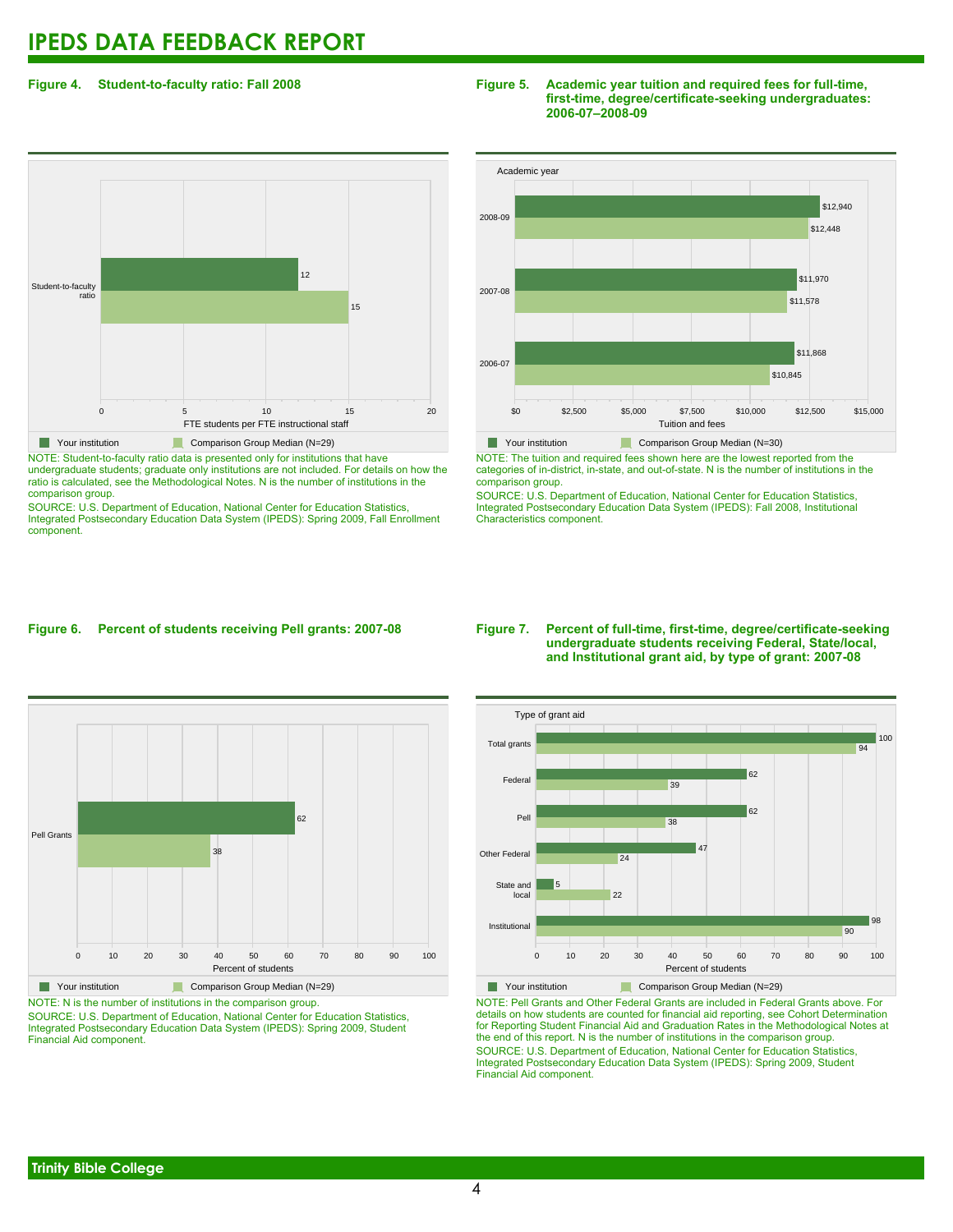**Figure 8. Average amounts of Federal, State/local, and institutional grant aid received by full-time, first-time, degree/certificate-seeking undergraduates, by type of grant: 2007-08**



NOTE: Pell Grants and Other Federal Grants are included in Federal Grants above. Average grant values were calculated by dividing the total grants awarded by the total number of recipients in each institution. N is the number of institutions in the comparison group.

SOURCE: U.S. Department of Education, National Center for Education Statistics, Integrated Postsecondary Education Data System (IPEDS): Spring 2009, Student Financial Aid component.

## **Figure 9. Percent of full-time, first-time, degree/certificate-seeking undergraduate students receiving loans, by type of loan: 2007-08**



NOTE: For details on how students are counted for financial aid reporting, see Cohort Determination for Reporting Student Financial Aid and Graduation Rates in the Methodological Notes at the end of this report. N is the number of institutions in the comparison group.

SOURCE: U.S. Department of Education, National Center for Education Statistics, Integrated Postsecondary Education Data System (IPEDS): Spring 2009, Student Financial Aid component.

## **Figure 10. Average amounts of loans received by full-time, firsttime, degree/certificate-seeking undergraduates, by type of loan: 2007-08**



NOTE: Average loan values were calculated by dividing the total loans awarded by the total number of recipients in each institution. N is the number of institutions in the comparison group.

SOURCE: U.S. Department of Education, National Center for Education Statistics, Integrated Postsecondary Education Data System (IPEDS): Spring 2009, Student Financial Aid component.

## **Figure 11. Retention rates of first-time, degree/certificate-seeking undergraduate students, by enrollment status: Fall 2008**



NOTE: Retention rates are measured from the fall of first enrollment to the following fall. 4 yr institutions report retention rates for students seeking a bachelor's degree. For more information, see the Methodological Notes at the end of this report. N is the number of institutions in the comparison group.

SOURCE: U.S. Department of Education, National Center for Education Statistics, Integrated Postsecondary Education Data System (IPEDS): Spring 2009, Fall Enrollment component.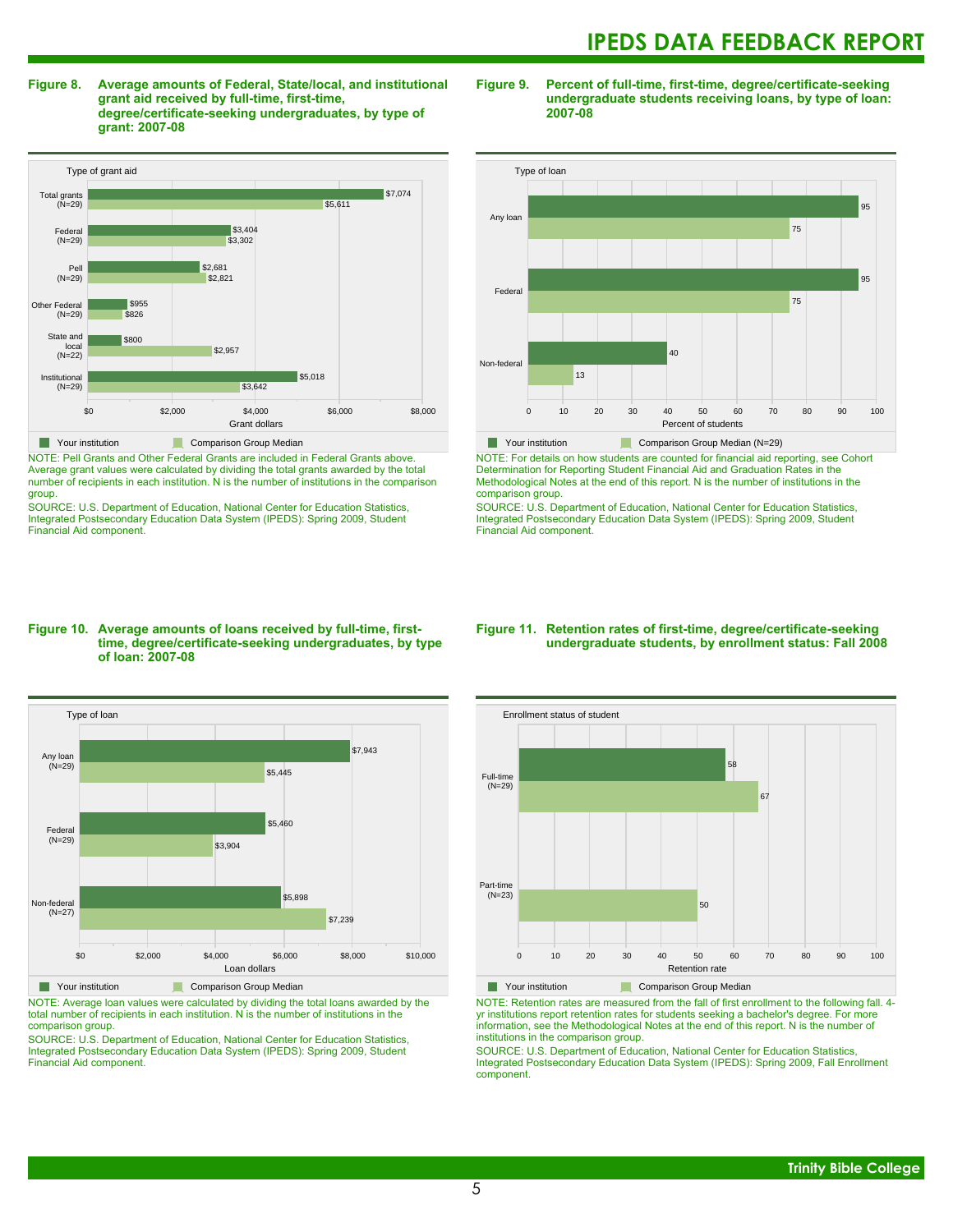



NOTE: Graduation rate cohort includes all full-time, first-time, degree/certificate-seeking undergraduate students. Entering class includes all students coming to the institution for the first time. Only institutions with a mission to prepare students to transfer are required to report transfers out. Graduation and transfer-out rates are the Student Right-to-Know rates. For more information, see the Methodological Notes. N is the number of institutions in the comparison group.

SOURCE: U.S. Department of Education, National Center for Education Statistics, Integrated Postsecondary Education Data System (IPEDS): Spring 2009, Graduation Rates component and Fall Enrollment component.





**The Comparison Group Median** 

NOTE: For this survey year, institutions could report race and ethnicity using both 1977 (old) and 1997 (new) Office of Management and Budget categories. Categories shown in this figure are derived by adding comparable categories from both old and new; however, the "Two or more races" category appears only in the 1997 version. For more information about disaggregation of data by race and ethnicity, please see the Methodological Notes at the end of this report. The graduation rates are the Student Right-to-Know (SRK) rates. For more information see the Methodological Notes at the end of the report. N is the number of institutions in the comparison group. At least three values in the comparison group are required to calculate the median. SOURCE: U.S. Department of Education, National Center for Education Statistics, Integrated Postsecondary Education Data System (IPEDS): Spring 2009, Graduation Rates component.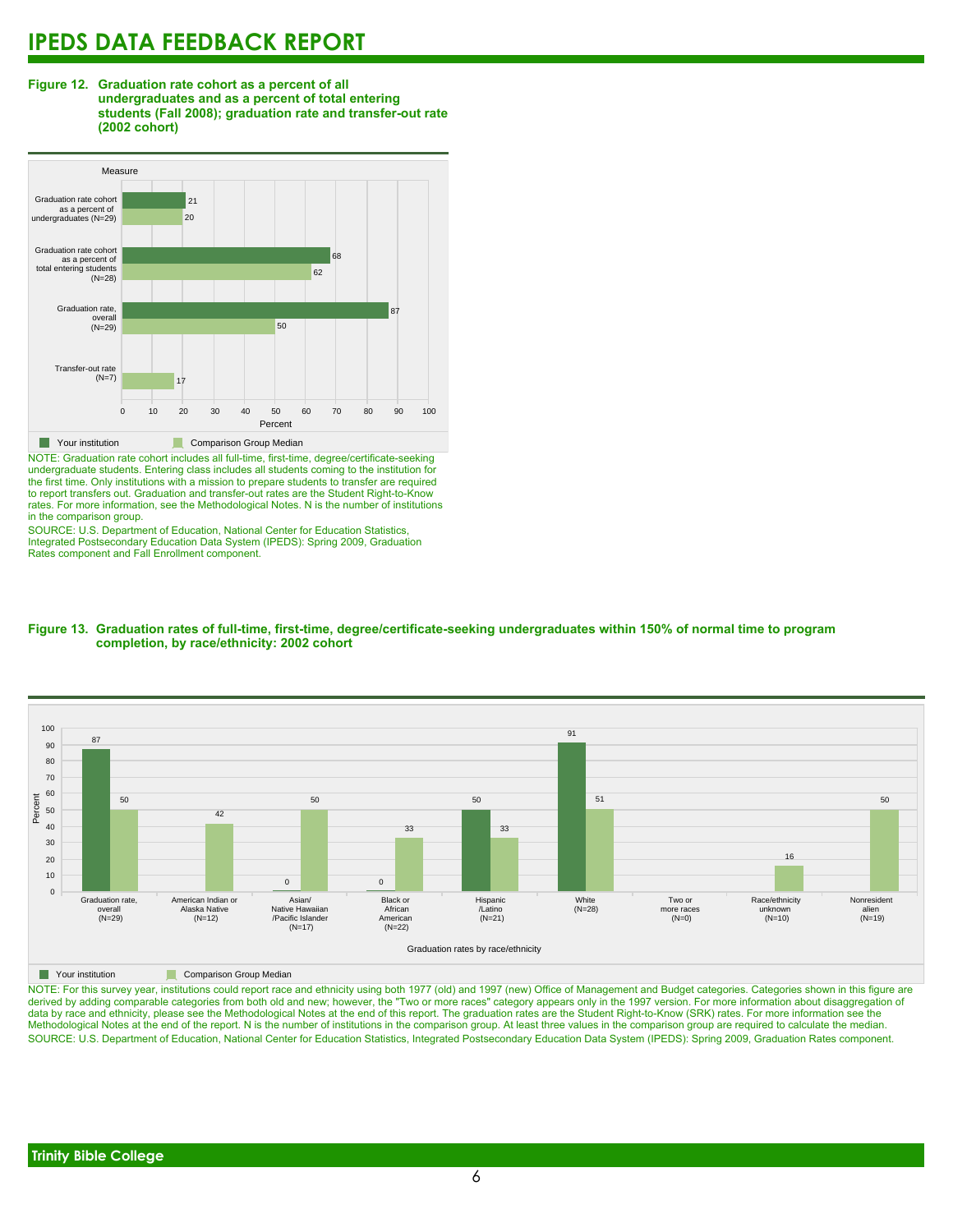## **Figure 14. Bachelor's degree graduation rates of full-time, first-time, degree/certificate-seeking undergraduates within 4 years, 6 years, and 8 years: 2000 cohort**

**Figure 15. Number of degrees awarded, by level: Academic year 2007-08**



NOTE: The 4-year and 6-year graduation rates are the Student Right-to-Know (SRK)

rates; the 8-year rate is calculated using the same methodology. For more information see the Methodological Notes at the end of the report. N is the number of institutions in the comparison group.

SOURCE: U.S. Department of Education, National Center for Education Statistics, Integrated Postsecondary Education Data System (IPEDS): Spring 2009, Graduation Rates component.



NOTE: N is the number of institutions in the comparison group.

SOURCE: U.S. Department of Education, National Center for Education Statistics, Integrated Postsecondary Education Data System (IPEDS): Fall 2008, Completions component.

## **Figure 16. Full-time equivalent staff, by assigned position: Fall 2008**



**The Comparison Group Median (N=30)** Comparison Group Median (N=30)

NOTE: Graduate assistants are not included in this figure. N is the number of institutions in the comparison group.

SOURCE: U.S. Department of Education, National Center for Education Statistics, Integrated Postsecondary Education Data System (IPEDS): Winter 2008-09, Human Resources component.

## **Figure 17. Average salaries of full-time instructional staff equated to 9-month contracts, by academic rank: Academic year 2008-09**



NOTE: Average full-time instructional staff salaries for 11/12-month contracts were adjusted to 9-month average salaries by multiplying the 11/12-month salary by .8182. Salaries based on less than 9-month contracts are not included. Medical school staff salaries are not included. N is the number of institutions in the comparison group. SOURCE: U.S. Department of Education, National Center for Education Statistics, Integrated Postsecondary Education Data System (IPEDS): Winter 2008-09, Human Resources component.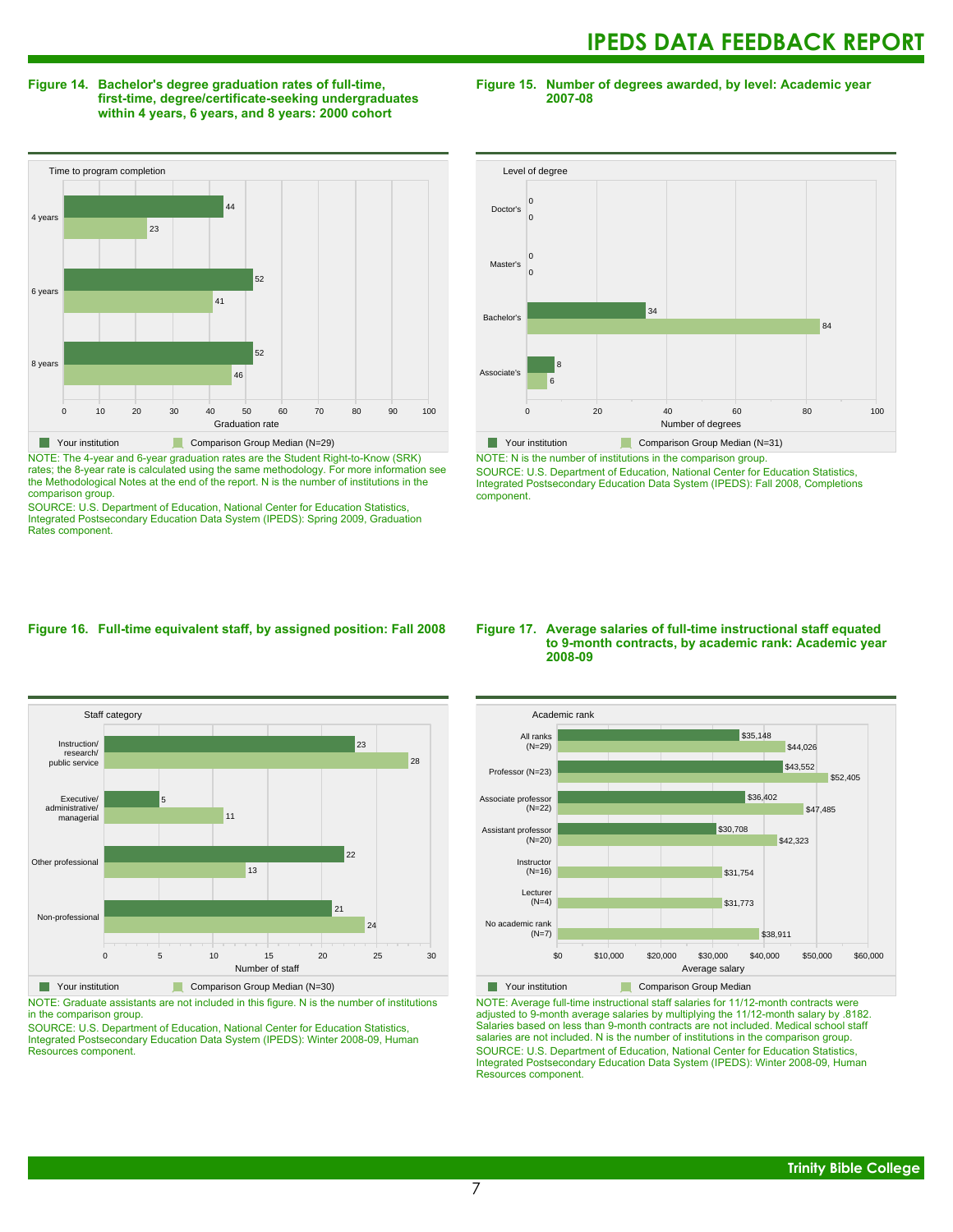**Figure 18. Percent distribution of core revenues, by source: Fiscal year 2008**

## Revenue source 0 10 20 30 40 50 60 70 80 90 100 Percent Other core 0 revenues Investment return Private gifts, grants, and contracts Government grants and contracts Tuition and fees 4 0 0 36 28 2 1 58 71 Your institution Comparison Group Median (N=30)

NOTE: The comparison group median is based on those members of the comparison group that report finance data using the same accounting standards as the focus institution. For a detailed definition of core revenues, see the Methodological Notes. N is the number of institutions in the comparison group.

SOURCE: U.S. Department of Education, National Center for Education Statistics, Integrated Postsecondary Education Data System (IPEDS): Spring 2009, Finance component.

## **Figure 19. Core revenues per FTE enrollment, by source: Fiscal year 2008**



NOTE: The comparison group median is based on those members of the comparison group that report finance data using the same accounting standards as the focus institution. For details on calculating FTE enrollment and a detailed definition of core revenues, see the Methodological Notes. N is the number of institutions in the comparison group.

SOURCE: U.S. Department of Education, National Center for Education Statistics, Integrated Postsecondary Education Data System (IPEDS): Fall 2008, 12-month Enrollment component and Spring 2009, Finance component.

## **Figure 20. Percent distribution of core expenses, by function: Fiscal year 2008**



NOTE: The comparison group median is based on those members of the comparison group that report finance data using the same accounting standards as the focus institution. For a detailed definition of core expenses, see the Methodological Notes. N is the number of institutions in the comparison group.

SOURCE: U.S. Department of Education, National Center for Education Statistics, Integrated Postsecondary Education Data System (IPEDS): Spring 2009, Finance component.

## **Figure 21. Core expenses per FTE enrollment, by function: Fiscal year 2008**



NOTE: The comparison group median is based on those members of the comparison group that report finance data using the same accounting standards as the focus institution. Expenses per full-time equivalent (FTE) enrollment, particularly instruction, may be inflated because finance data includes all core expenses while FTE reflects credit activity only. For details on calculating FTE enrollment and a detailed definition of core expenses, see the Methodological Notes. N is the number of institutions in the comparison group.

SOURCE: U.S. Department of Education, National Center for Education Statistics, Integrated Postsecondary Education Data System (IPEDS): Fall 2008, 12-month Enrollment component and Spring 2009, Finance component.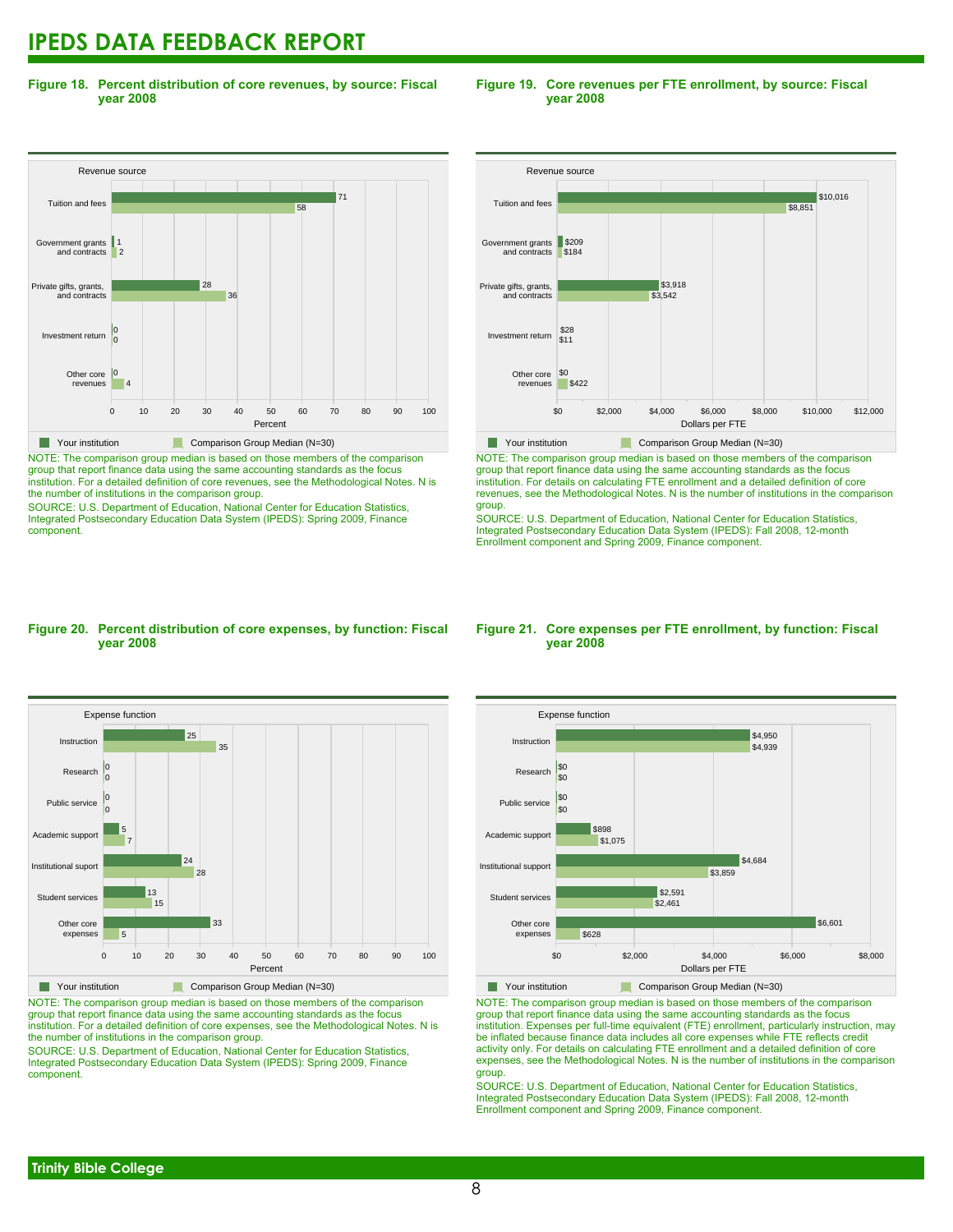## **COMPARISON GROUP**

The custom comparison group chosen by Trinity Bible College includes the following 31 institutions:

Baker University (Baldwin City, KS)

- Bethany University (Scotts Valley, CA)
- Central Bible College (Springfield, MO)
- Central Christian College of the Bible (Moberly, MO)
- Christian Life College (Mount Prospect, IL)
- Crossroads College (Rochester, MN)
- Divine Word College (Epworth, IA)
- Emmaus Bible College (Dubuque, IA)
- Evangel University (Springfield, MO)
- Faith Baptist Bible College and Theological Seminary (Ankeny, IA)
- Grace Bible College (Wyoming, MI)
- Great Lakes Christian College (Lansing, MI)
- Jamestown College (Jamestown, ND)
- Kuyper College (Grand Rapids, MI)
- Manhattan Christian College (Manhattan, KS)
- Maranatha Baptist Bible College Inc (Watertown, WI)
- Messenger College (Joplin, MO)
- Monmouth College (Monmouth, IL)
- Nebraska Christian College (Papillion, NE)
- North Central University (Minneapolis, MN)
- Oak Hills Christian College (Bemidji, MN)
- Ohio Christian University (Circleville, OH)
- Ozark Christian College (Joplin, MO)
- Rocky Mountain College (Billings, MT)
- Saint Louis Christian College (Florissant, MO)
- Southwestern Assemblies of God University (Waxahachie, TX)
- Spertus College (Chicago, IL)
- University of Mary (Bismarck, ND)
- Valley Forge Christian College (Phoenixville, PA)
- Vanguard University of Southern California (Costa Mesa, CA)
- Vennard College (University Park, IA)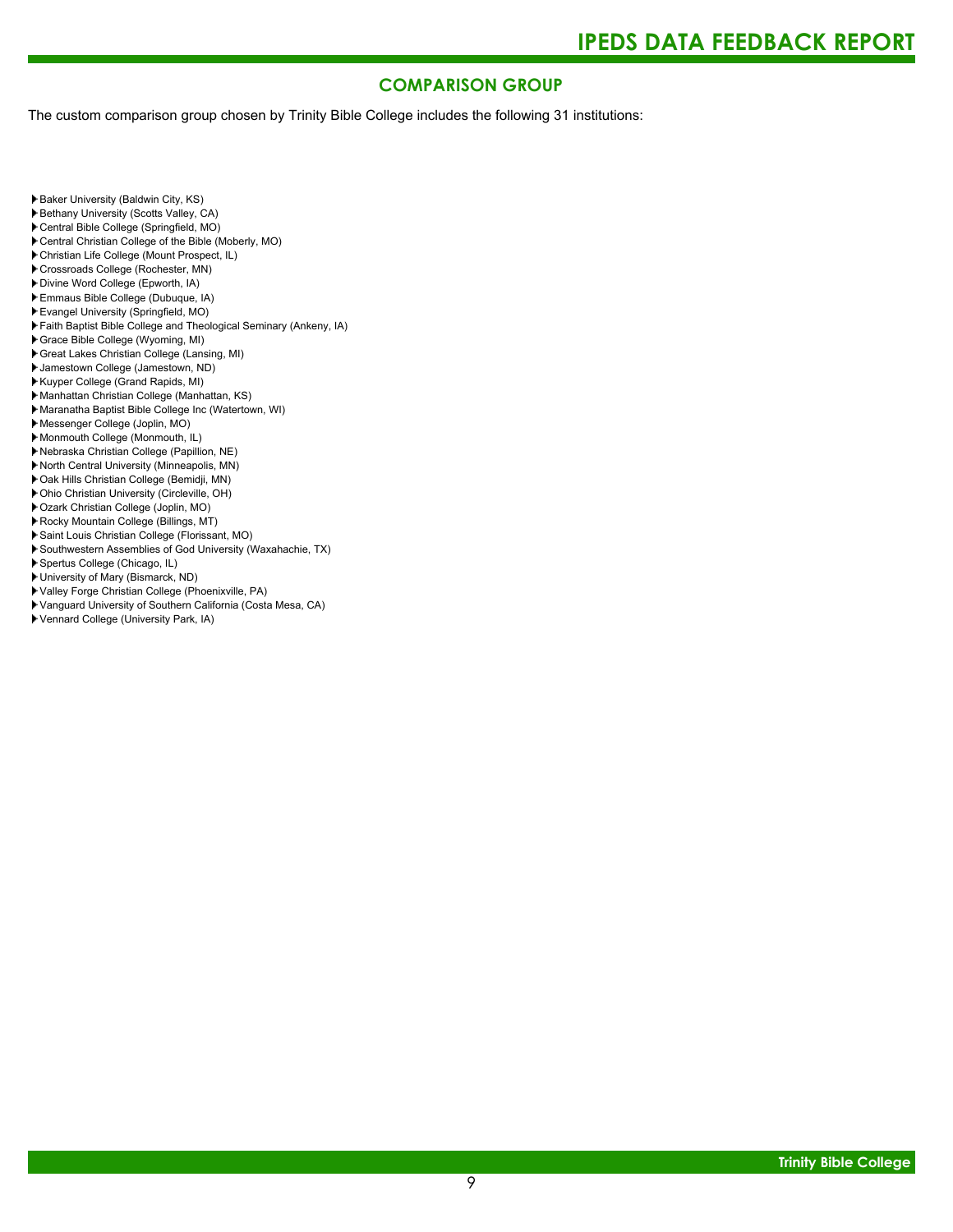## **METHODOLOGICAL NOTES**

## **Overview**

This report is based on data supplied by institutions to IPEDS during the 2008-09 survey year. Response rates exceeded 99 percent for most surveys. Detailed response tables are included in IPEDS First Look reports, which can be found at [http://nces.ed.gov/pubsearch/getpubcats.asp?sid=010.](http://nces.ed.gov/pubsearch/getpubcats.asp?sid=010)

## **Comparison Groups**

Comparison group data are included to provide a context for interpreting your institution's statistics. If your institution did not define a Custom Comparison Group for this report by July 14, NCES selected a comparison group for you based on the institutional characteristics detailed immediately above the listing of the comparison group institutions. (If the Carnegie Classification of Institutions of Higher Education was used as an institutional characteristic in the definition of a comparison group, the 2005 Basic version was used.) The comparison group used in this report may not reflect your institution's peer group, or you may wish to compare your institution to other groups. The Executive Peer Tool (ExPT) (<http://nces.ed.gov/ipeds/datacenter/>) can be used to reproduce the figures in this report using different peer groups.

## **Use of Median Values for Comparison Group**

The value for the focus institution is compared to the median value for the comparison group for each statistic included in the figure. If more than one statistic is presented in a figure, the median values are determined separately for each indicator or statistic. Where percentage distributions are presented, median values may not add to 100 percent. Through the ExPT, users have access to all of the data used to create the figures included in this report.

## **Missing Statistics**

If a statistic is not reported for your institution, the omission indicates that the statistic is not relevant to your institution and the data were not collected. As such, not all notes listed below may be applicable to your report.

## **Use of Imputed Data**

All IPEDS data are subject to imputation for total (institutional) and partial (item) nonresponse. If necessary, imputed values were used to prepare your report.

## **Data Confidentiality**

IPEDS data are not collected under a pledge of confidentiality.

## **Disaggregation of Data by Race/Ethnicity**

When applicable, some statistics are disaggregated by race/ethnicity. Between survey years 2008-09 and 2010-11, the categories used for the collection and reporting of race/ethnicity data in IPEDS are transitioning to those developed in 1997 by the Office of Management and Budget, and institutions may report using either those categories, the older (1977) categories, or a mixture of both. Therefore, during the transition, only derived categories that present comparable data will be displayed. Detailed information about these changes can be found at <http://nces.ed.gov/ipeds/reic/resource.asp>.

## **Postbaccalaureate Degree Categories**

In 2008-09 IPEDS, new postbaccalaureate degree categories were introduced as optional. The new categories are Doctor's degree-Research/scholarship, Doctor's degree-Professional practice, and Doctor's degree-Other. In addition, the First-professional degree and certificate categories and the single Doctor's degree category are being phased out. During the transition period, all First-professional students are reflected as graduate students, all First-professional degrees awarded are reflected as Doctor's degrees, and all Doctor's degrees reported under the new categories are aggregated under a single Doctor's degree category, so that data reported by all institutions are comparable.

## **Cohort Determination for Reporting Student Financial Aid and Graduation Rates**

Student cohorts for reporting Student Financial Aid and Graduation Rates data are based on the reporting type of the institution. For institutions that report based on an academic year (those operating on standard academic terms), student counts and cohorts are based on fall term data. Student counts and cohorts for program reporters (those that do not operate on standard academic terms) are based on unduplicated counts of students enrolled during a full 12-month period.

## **Description of Statistics Used in the Figures**

## *Core Expenses*

Core expenses for public institutions using the Governmental Accounting Standards Board (GASB) standards include expenses for instruction, research, public service, academic support, institutional support, student services, operation and maintenance of plant, depreciation, scholarships and fellowships, other expenses, and nonoperating expenses. Core expenses for private, not-for-profit and public institutions reporting under the Financial Accounting Standards Board (FASB) standards include expenses for instruction, research, public service, academic support, student services, institutional support, net grant aid to students, and other expenses. For all institutions, core expenses exclude expenses for auxiliary enterprises (e.g., bookstores, dormitories), hospitals, and independent operations. Expenses for operation and maintenance of plant for GASB institutions are included in other core expenses, but are allocated to each of the other functions for FASB institutions.

## *Core Revenues*

Core revenues for public institutions reporting under GASB standards include tuition and fees; government appropriations (federal, state, and local); government grants and contracts; private gifts, grants, and contracts; investment income; other operating and nonoperating sources; and other revenues and additions. Core revenues for private, not-for-profit institutions (and a small number of public institutions) reporting under FASB include tuition and fees; government appropriations (federal, state, and local); government grants and contracts; private gifts, grants, and contracts; investment return; sales and services of educational activities; and other sources. Core revenues for private, for-profit institutions reporting under FASB standards include tuition and fees; government appropriations (federal, state, and local); government grants and contracts; private grants and contracts; net investment income; sales and services of educational activities; and other sources. In general, core revenues exclude revenues from auxiliary enterprises (e.g., bookstores, dormitories), hospitals, and independent operations.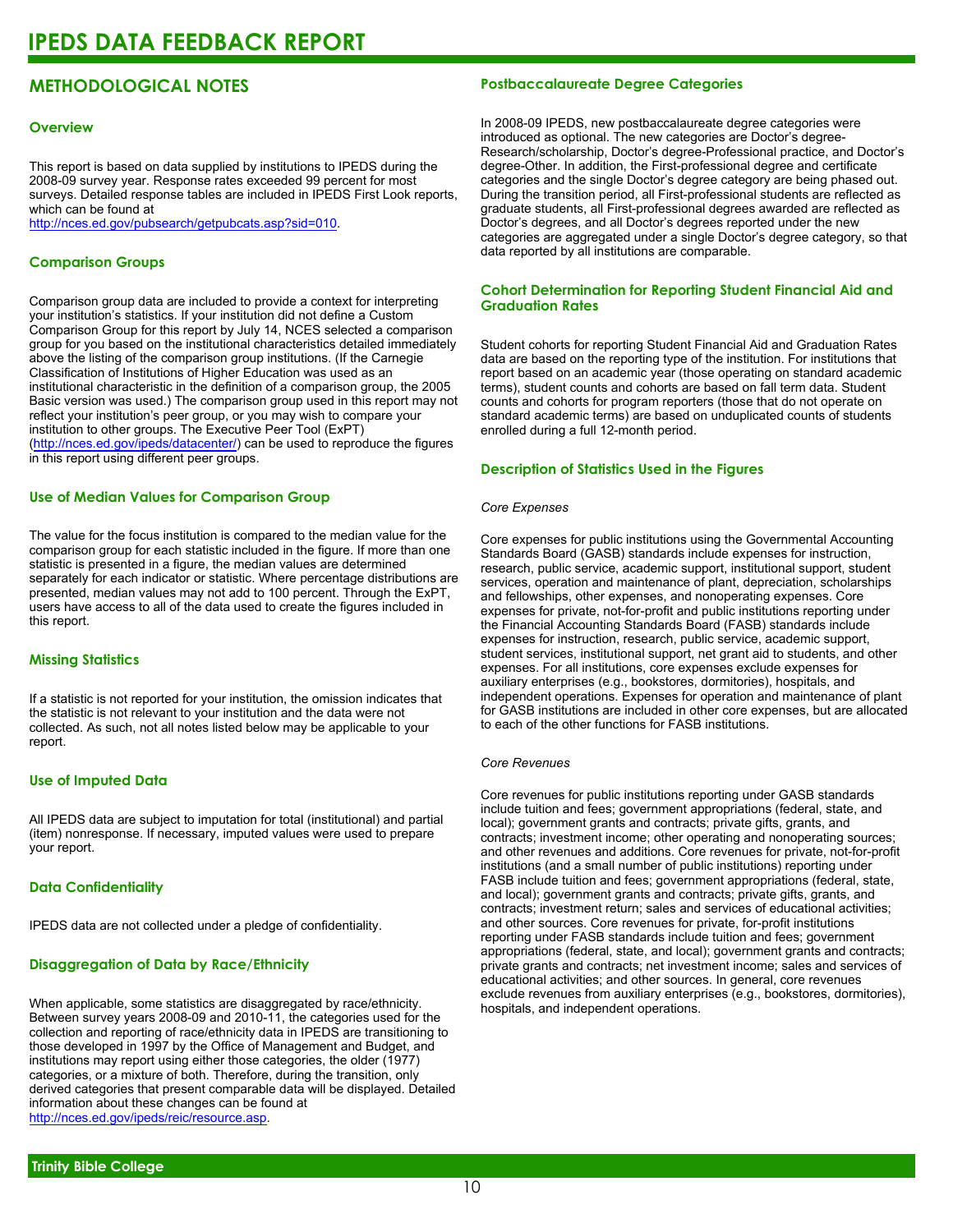## *Endowment Assets*

Endowment assets, for public institutions under GASB standards, and private, not-for-profit institutions under FASB standards, include gross investments of endowment funds, term endowment funds, and funds functioning as endowment for the institution and any of its foundations and other affiliated organizations. Private, for-profit institutions under FASB do not hold or report endowment assets.

## *Equated Instructional Staff Salaries*

Total salary outlays for full-time instructional staff on 11/12-month contracts were equated to 9/10-month outlays by multiplying the outlay for 11/12 month contracted instructional staff by 0.8182. The equated outlays were then added to the outlays for 9/10-month instructional staff to determine an average salary for each rank. Salaries for staff on less-than-9-month contracts are not included.

## *FTE for Enrollment*

The full-time equivalent (FTE) enrollment used in this report is the sum of the institution's FTE undergraduate enrollment and FTE graduate enrollment (as calculated from or reported on the 2007-08 12-month Enrollment component) plus the estimated FTE of first-professional students. Undergraduate and graduate FTE are estimated using 12-month instructional activity (credit and/or contact hours). If applicable, firstprofessional FTE is estimated by calculating the ratio of full-time to parttime first-professional students from the 2007 fall counts and applying this ratio to the 2007-08 12-month unduplicated headcount of first-professional students. The estimated number of full-time students is added to one-third of the estimated number of part-time students. See "Calculation of FTE Students (using instructional activity)" in the IPEDS Glossary at <http://nces.ed.gov/ipeds/glossary/>.

## *FTE for Staff*

The full-time equivalent (FTE) of staff is calculated by summing the total number of full-time staff from the Employees by Assigned Position (EAP) section of the Human Resources component and adding one-third of the total number of part-time staff.

### *Graduation Rates and Transfer-out Rate*

Graduation rates are those developed to satisfy the requirements of the Student Right-to-Know and Higher Education Opportunity Acts and are defined as the total number of individuals from a given cohort of full-time, first-time, degree/certificate-seeking undergraduates who completed a degree or certificate within a given percent of normal time (for the degree or certificate) before the ending status date of August 31, 2008, divided by the entire cohort of full-time, first-time, degree/certificate-seeking undergraduates minus any allowable exclusions. Institutions are permitted to exclude from the initial cohort students who died or were totally and permanently disabled; those who left school to serve in the armed forces or were called to active duty; those who left to serve with a foreign aid service of the federal government, such as the Peace Corps; and those who left to serve on an official church mission. Transfer-out rate is the total number of students from the cohort who are known to have transferred out of the reporting institution within the same time period, divided by the same adjusted cohort. Only institutions with a mission that includes preparing students to transfer are required to report transfers out.

## *Retention Rates*

Full-time retention rates are defined as the number of full-time, first-time, degree/certificate-seeking undergraduate students who enter the institution for the first time in the fall and who return to the same

## **IPEDS DATA FEEDBACK REPORT**

institution the following fall (as either full- or part-time), divided by the total number of full-time, first-time, degree/certificate-seeking undergraduates in the fall of first entrance. Part-time retention rates are similarly defined. For 4 -year institutions offering a bachelor's degree, this rate is reported only for those students seeking a bachelor's degree. For less than 4-year institutions, the rate is calculated for all degree/certificate-seeking students.

#### *Salaries, Wages, and Benefits*

Salaries, wages, and benefits, for public institutions under GASB standards, and private, not-for-profit institutions under FASB standards, include amounts paid as compensation for services to all employees regardless of the duration of service, and amounts made to or on behalf of an individual over and above that received in the form of a salary or wage. Frequently, benefits are associated with an insurance payment. Private, for -profit institutions under FASB standards do not report salaries.

#### *Student-to-Faculty Ratio*

An institution's student-to-faculty ratio is calculated by determining the number of FTE students (using Fall Enrollment data) divided by the total FTE instructional staff (using the total Primarily instruction + Instruction/research/public service staff reported on the EAP section of the Human Resources component). For this calculation, FTE for students is equal to the number of full-time students plus one-third the number of parttime students; FTE for instructional staff is similarly calculated. Students enrolled in "stand-alone" graduate or professional programs and instructional staff teaching in these programs are excluded from the FTE calculations. "Stand-alone" graduate or professional programs are those programs such as medicine, law, veterinary, dentistry, social work, or public health, in which faculty teach virtually only graduate-level students (also referred to as "independent" programs).

## *Total Entering (Undergraduate-Level) Students*

Total entering students are students at the undergraduate level, both fulland part-time, coming into the institution for the first time in the fall term (or the prior summer term who returned again in the fall). This includes all firsttime undergraduate students, students transferring into the institution at the undergraduate level, and non-degree/certificate seeking undergraduates entering in the fall. Only degree-granting institutions report total entering students.

## *Tuition and Required Fees*

Tuition is defined as the amount of money charged to students for instructional services; required fees are those fixed sum charges to students for items not covered by tuition that are required of such a large proportion of all students that the student who does not pay the charge is an exception. The amounts used in this report are for full-time, first-time, degree/certificate-seeking undergraduates and are those used by the financial aid office to determine need. For institutions that have differential tuition rates for in-district or in-state students, the lowest tuition rate is used in the figure. Only institutions that operate on standard academic terms will have tuition figures included in their report.

#### **Additional Methodological Information**

Additional methodological information on the IPEDS components can be found in the publications available at <http://nces.ed.gov/pubsearch/getpubcats.asp?sid=010>.

Additional definitions of variables used in this report can be found in the IPEDS online glossary available at <http://nces.ed.gov/ipeds/glossary/>.